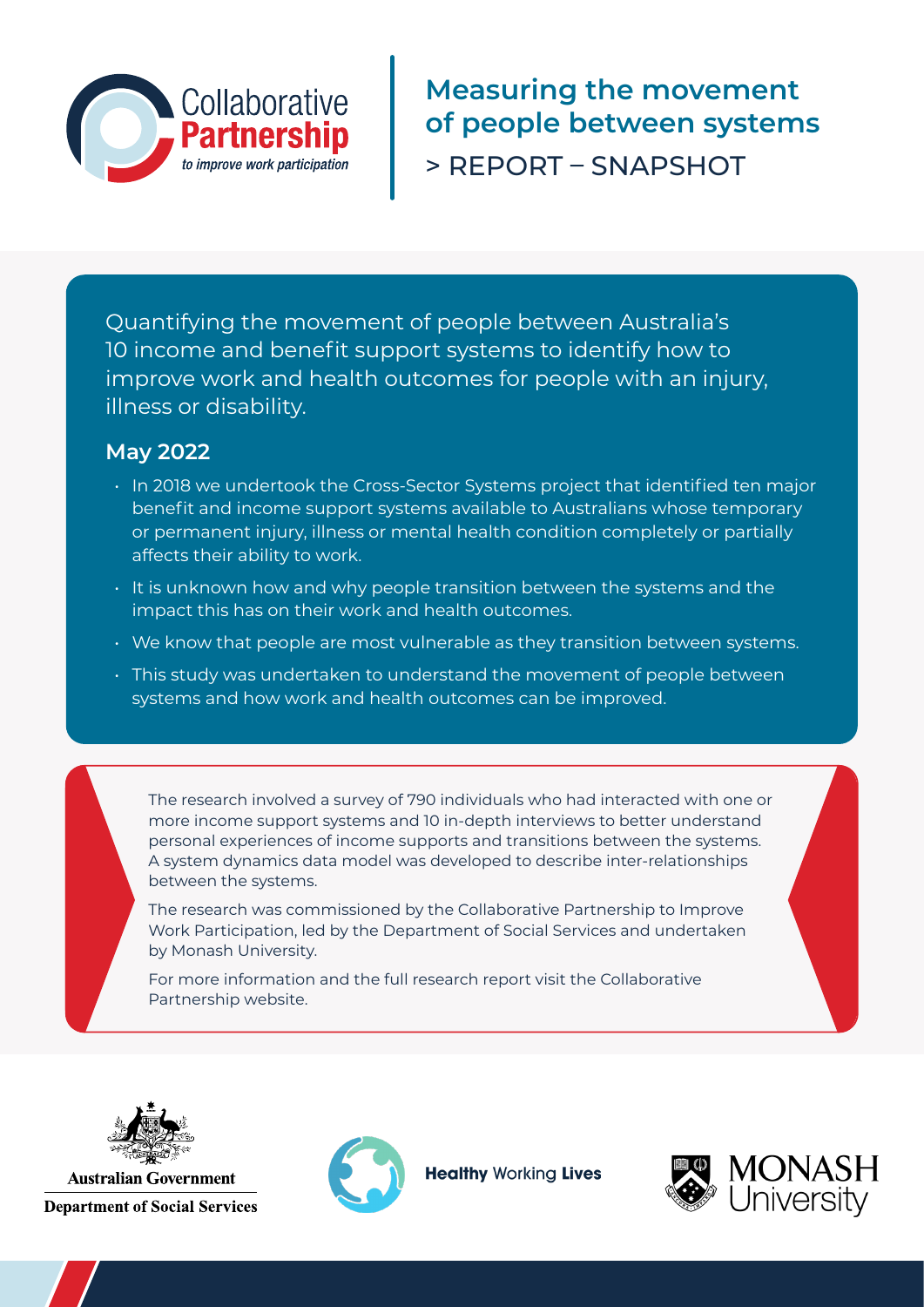## **REPORT SUMMARY AND HIGHLIGHTS**

#### **System interaction**

People interact with different systems concurrently or back and forth until 'landing' in their current system of income support. There are no defining characteristics to indicate if a person is more likely to travel in a particular direction or engage with a particular pattern of income support.

**Interactions with systems** are highly individualised and non-linear. People start with the first system they come across and then, once that is financially exhausted, they began to look for an alternative source of income.

**Movement between systems** is best described as using a pinball analogy, where people bounce, rebound and utilise multiple systems simultaneously. There are no clear 'pathways' of transition. It appears that movement between systems may also be based on **social factors** such as the cost of health care, the individual's specific needs and their family and economic situation.



**A single transition between systems can take months, is highly stressful and often involves long periods of no income.**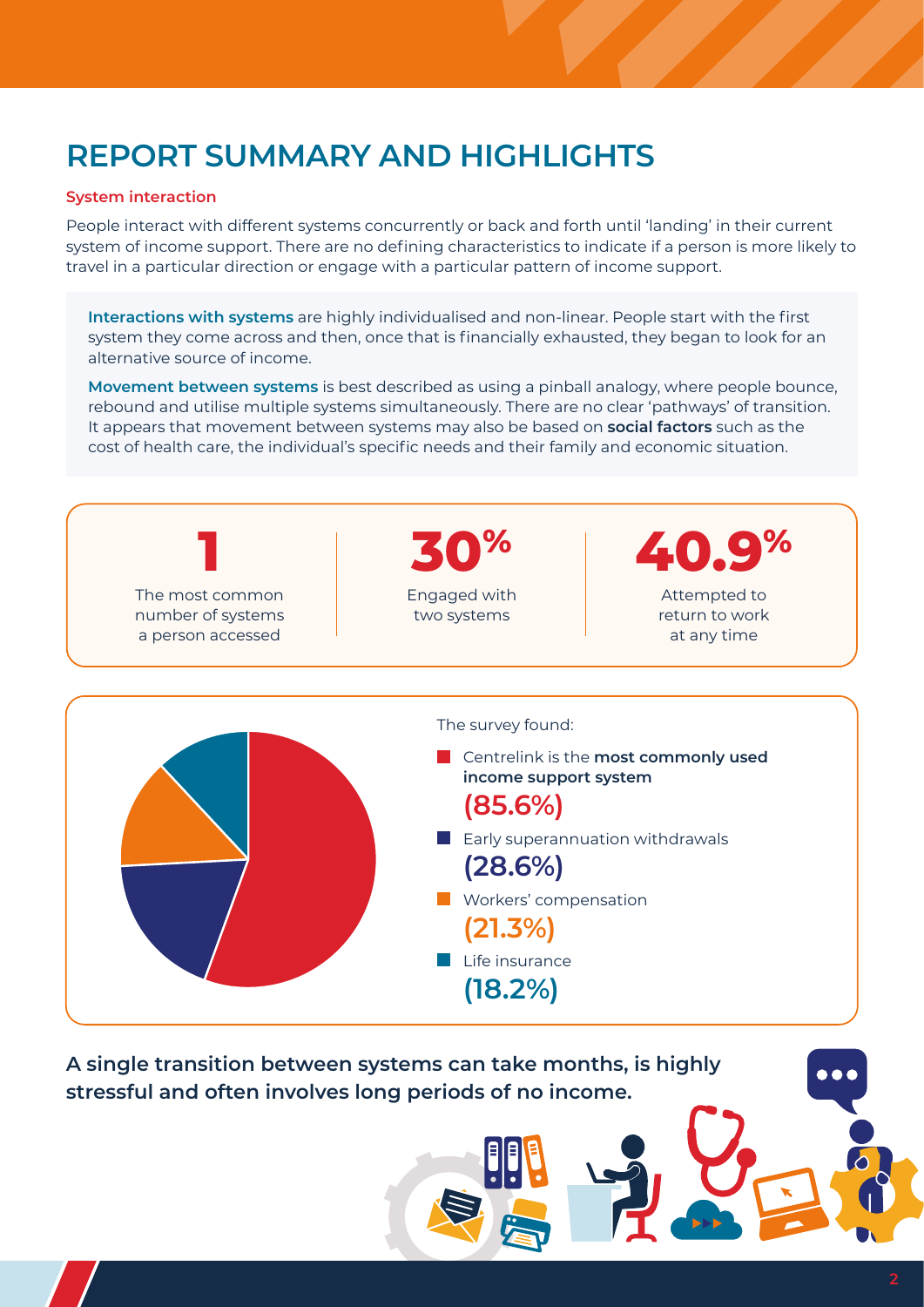# **REPORT SUMMARY AND HIGHLIGHTS •** Unaware of available options

#### **Challenges individuals face**

#### **Transitioning between systems**

- **•** Lack of support
- **•** Difficulty with paperwork
- **•** Difficulty adjusting to changes in life circumstances
- **•** Lack of communication
- **•** Occurs when people are not operating at full physical and mental capacity

#### **Within a system**

- 
- **•** Difficulties with job providers
- **•** Difficulties returning to work
- **•** Inability to plan for the future
- **•** Physical burden
- **•** Psychological burden
- **•** Reliance on informal supports
- **•** A need to self-advocate

Participants consistently reported a lack of support when not receiving advice on what pathway to take and guidance during the application process. The administrative requirements to move into and remain within a system resulted in recurrent challenges of time and energy.

#### **Supports**

- **• Family members** are the most useful support when entering Income Protection OR Centrelink
- **• Lawyers** are the most useful support when entering Motor Vehicle Accident OR Total and Permanent Disability
- **• Employers** are the most useful support when entering Workers Compensation (for 1/5 of participants)
- **•** Informal supports are the most common source of support

#### **Financial distress**



**Waiting to receive benefits** is the most common reason for reporting no income.

When a person is receiving no income, they rely on: **personal savings, family members, selling assets** or **they go without**.

#### **Harm of the system**

There is an unintended harm arising from engagement with the systems of income support. As people progress through the systems, the physical and psychological burden they experience increases while their capacity to cope with system and administrative requirements decreases.